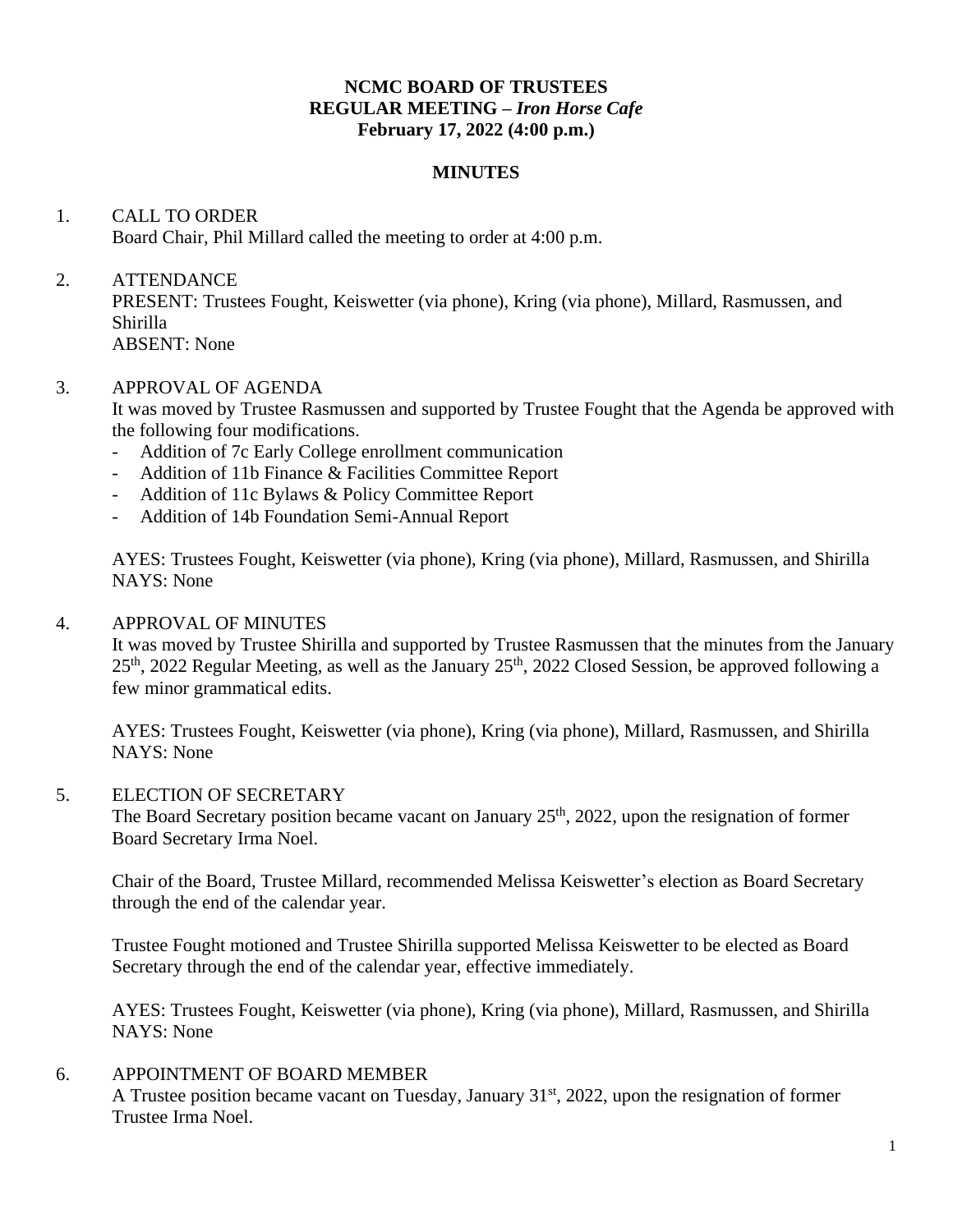Chair of the Board, Trustee Millard recommended that Jennifer Shorter be nominated for appointment.

Trustee Kring motioned and Trustee Keiswetter supported the appointment of Jennifer Shorter, effective immediately.

AYES: Trustees Fought, Keiswetter (via phone), Kring (via phone), Millard, Rasmussen, and Shirilla NAYS: None

## 7. COMMUNICATIONS

President Finley shared the following communication items:

- a. Pellston's Daily is the first-ever athlete to sign with North Central Michigan College
- b. Fast-Track Healthcare Program Launch
- c. Early College enrollment program brings Gaylord graduate full circle
- 8. SCHEDULED PUBLIC COMMENT None.

### 9. FINANCIAL REPORT

Dr. Tom Zeidel, Vice President for Finance & Facilities, was asked by Trustee Fought to provide a financial report for January 2022. Tom certified that the financials as of January 2022 are within the adopted tentative budget for 2021-22.

It was moved by Trustee Fought and supported by Trustee Shirilla that the financial report and statement of bills be accepted as submitted.

AYES: Trustees Fought, Keiswetter (via phone), Kring (via phone), Millard, Rasmussen, and Shirilla NAYS: None

## 10. PRESIDENTS REPORTS

President Finley provided updates on the following items:

- a. Marketing team is a finalist for the Paragon Awards in two categories
- b. Efforts to respond to childcare crisis
- c. President's Commission meeting
- d. Immunizations on Campus 2022-01-31

## 11. COMMITTEE REPORTS

a. Personnel Committee

Trustee Shirilla reported that the Personnel Committee met on Tuesday, February 15, 2022 to review two letters of recommendation for hire.

#### Annual Giving & Alumni Coordinator

Trustee Shirilla shared that the Annual Giving & Alumni Coordinator position became available upon the resignation of Heather Rauenhorst and reorganization of the Foundation.

A committee of 6 interviewed 2 candidates for the role and has selected Ms. Caitlin Williams for the position.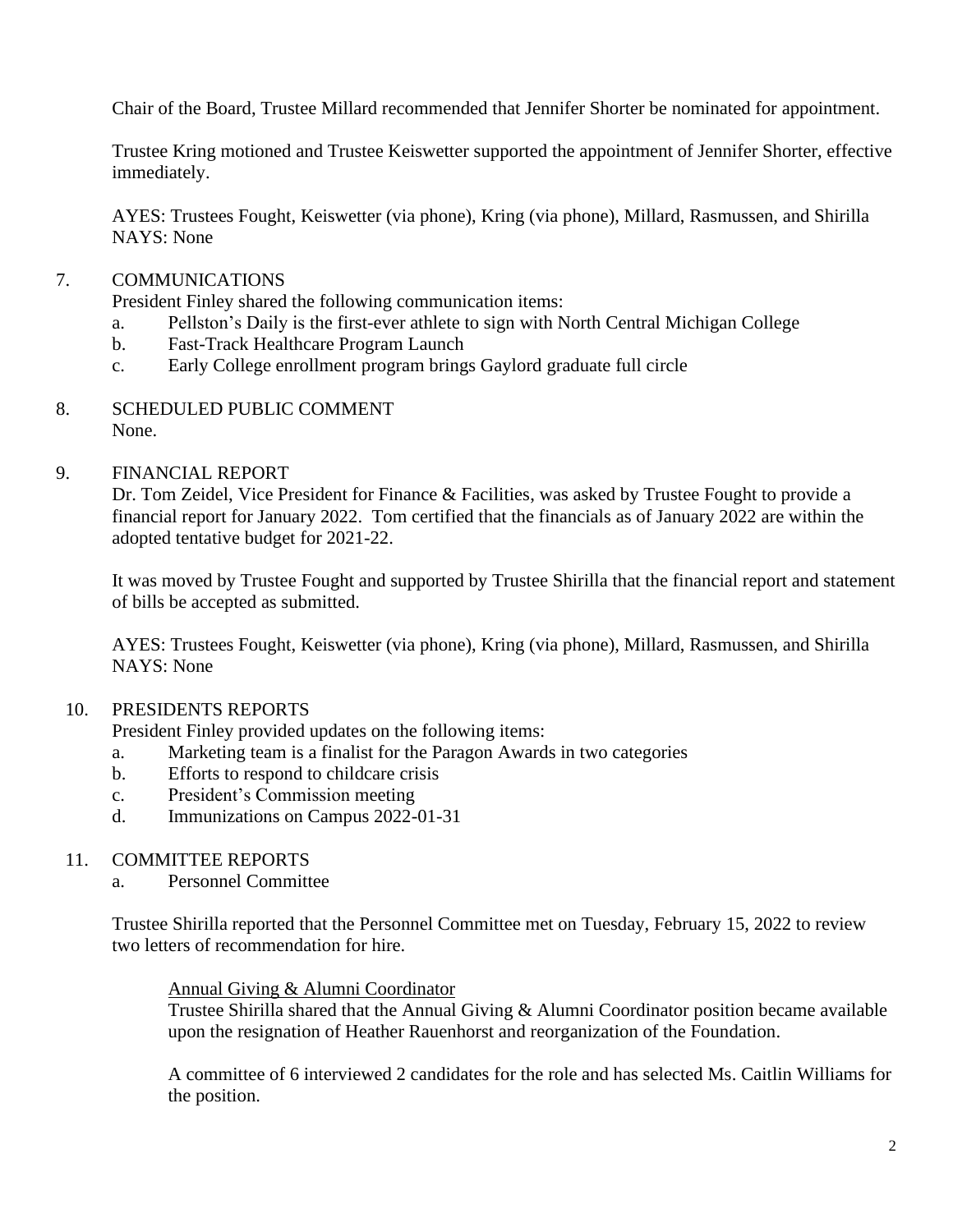Ms. Williams is herself an alumna of North Central Michigan College. She has gone on to receive her Bachelors of Arts in Communication at Grand Valley State University, where she is currently completing her Master of Science in Communication studies. She is also serving as GVSU's Communication Graduate Assistant, where she creates and coordinates the content for the department website, social media pages, and weekly newsletter, in addition to assisting the recruitment of undergraduate students to the department.

Additionally, Ms. Williams completed an internship as the NCMC Foundation's Events and Communications Assistant, where she played a critical role in the successful events to celebrate completion of the Building Tomorrow Together campaign.

Trustee Shirilla moved and Trustee Rasmussen supported that Ms. Caitlin Williams is hired as the Foundation's Annual Giving & Alumni Coordinator at a starting salary of \$52,000/year plus full benefits with a start date of May 2, 2022. (This was later revised to May 9, 2022)

AYES: Trustees Fought, Keiswetter (via phone), Kring (via phone), Millard, Rasmussen, and Shirilla NAYS: None

#### Payroll Administrator

A committee of 4 interviewed the top candidate from the applicant pool and with great pleasure have recommended Christine Schmidt for the position.

Christine graduated Magna Cum Laude with a Bachelor's degree in Accounting from Saginaw Valley State University. She has worked in public accounting; then as a Senior Accountant at Saginaw Charter Township, with a variety of responsibilities including payroll and retirement services.

Trustee Shirilla motioned and Trustee Fought supported that the college hires Christine Schmidt as a Payroll Administrator at a prorated salary up to the amount of \$59,000/year. Her start date is pending reference and background checks, as well as her relocation to Petoskey.

AYES: Trustees Fought, Keiswetter (via phone), Kring (via phone), Millard, Rasmussen, and Shirilla NAYS: None

b. Finance  $\&$  Facilities Committee

Trustee Fought shared that the Finance & Facilities Committee met on Tuesday, February 15, 2022, to conduct business. During that meeting, the committee had a lengthy discussion regarding tuition rates for the 2022-2023 academic year.

The committee proposed the following (please see attached document for reference):

- o 4.5% Tuition Increase
- o 10% Meal Plan Increase
- o \$100 Dorm Increase (per semester on both single and double occupancy)
- o \$2/contact hour Universal Fee Increase

Trustee Fought motioned and Trustee Rasmussen supported a 4.5% Tuition Increase, 10% Meal Plan increase, \$100 Dorm Increase, and \$2/contact hour Universal Fee increase.

AYES: Trustees Fought, Keiswetter (via phone), Kring (via phone), Millard, Rasmussen, and Shirilla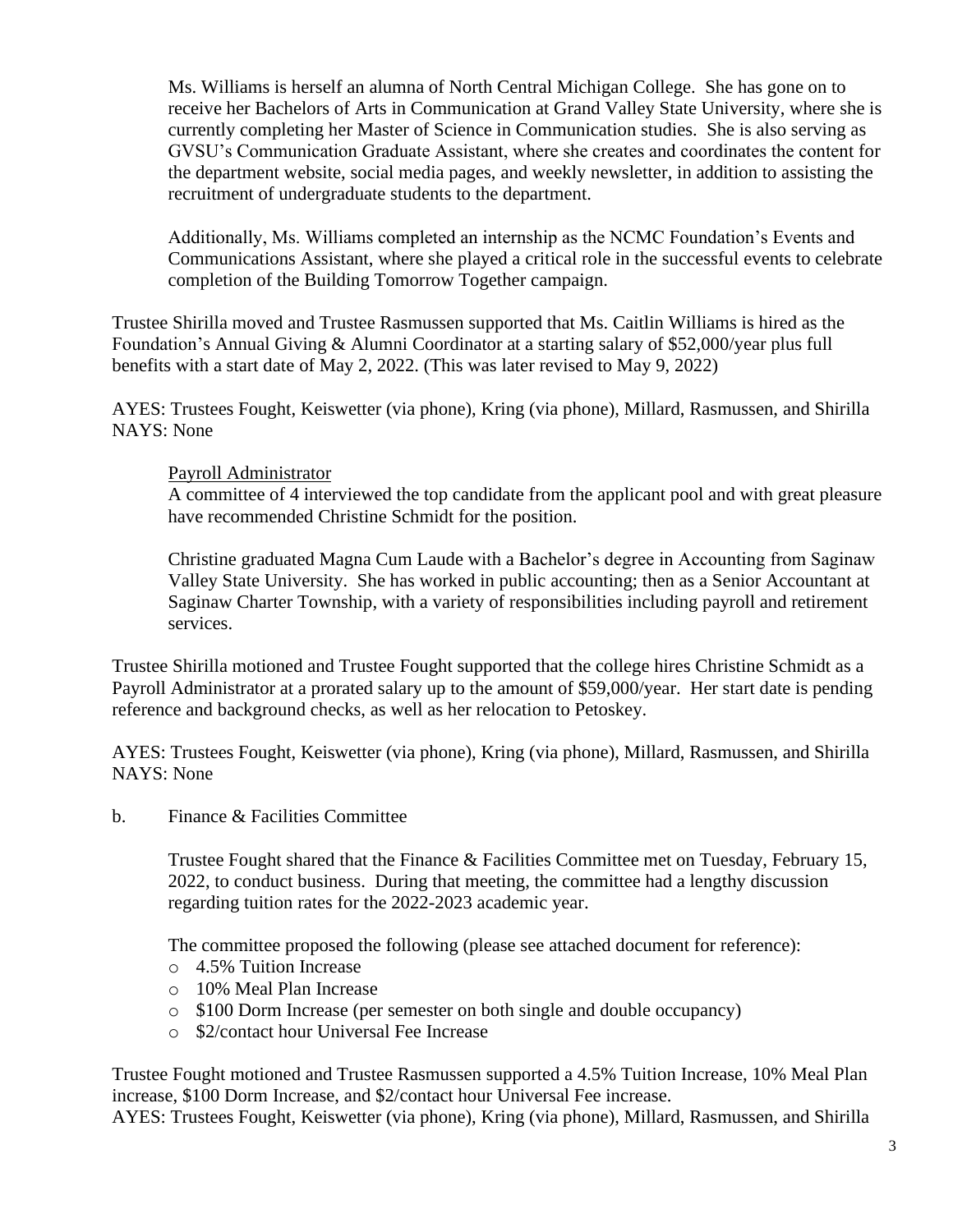### NAYS: None

c. Bylaws & Policy Committee

The Bylaws & Policy Committee reviewed proposed changes to both Board Policy 108 – Refund Policy and Board Policy 314 – Military/Veterans Policy.

The need to update Policy 108 was identified and presented to the Bylaws & Policy Committee. The College does not grant refunds for tuition and course fees to students who withdraw or reduce credit hours after the add/drop period of each semester. The college may be required to adjust a student's financial aid based on the student's last date of academic-related activity. Refer to Return of Title IV fund policy 313 regarding Federal Aid adjustments. If the college cancels a course, 100 percent of the tuition and fees will be reversed.

It was moved by Trustee Rasmussen and supported by Trustee Shirilla that the revision(s) to Board policy 108 Refund Policy be accepted as written. This policy change is effective 2/17/2022.

AYES: Trustees Fought, Keiswetter (via phone), Kring (via phone), Millard, Rasmussen, and Shirilla NAYS: None

The need to update Policy 314 follows the Federal Requirement of Chapter 35, as the U. S. Department of Veteran Affairs has recently included Chapter 35 (benefits for dependents and survivors) to receive the same assistance at educational institutions that Chapter 30 and 31 receives.

This includes in-state tuition for those who live in the state of Michigan while attending North Central Michigan College (regardless of his/her formal state of residence).

It was moved by Trustee Rasmussen and supported by Trustee Fought that the revision(s) to Board Policy 314 Military/Veterans be accepted as written. This policy change is effective 2/17/2022.

AYES: Trustees Fought, Keiswetter (via phone), Kring (via phone), Millard, Rasmussen, and Shirilla NAYS: None

## 12. STUDENT SUCCESS

a. CIS Student Internship

President Finley thanked Career Development Specialist, Doug Tippett for speaking on behalf of North Central Michigan College student, Victor Harris. Victor recently secured a CIS Student Internship experience which came to fruition due to the efforts of several members across campus, including, but not limited to faculty, student services, and career services.

Doug provided insight on North Central's internship program and shared that the college is currently supporting five internships, each unique, but all sharing the same goal.

A special thank you was given to Jamie Blaauw-Hara, and all that had a hand in Victor's CIS Internship. He was able to gain experience in an industry he is learning about, supporting an organization in another state, while remaining here in Northern Michigan.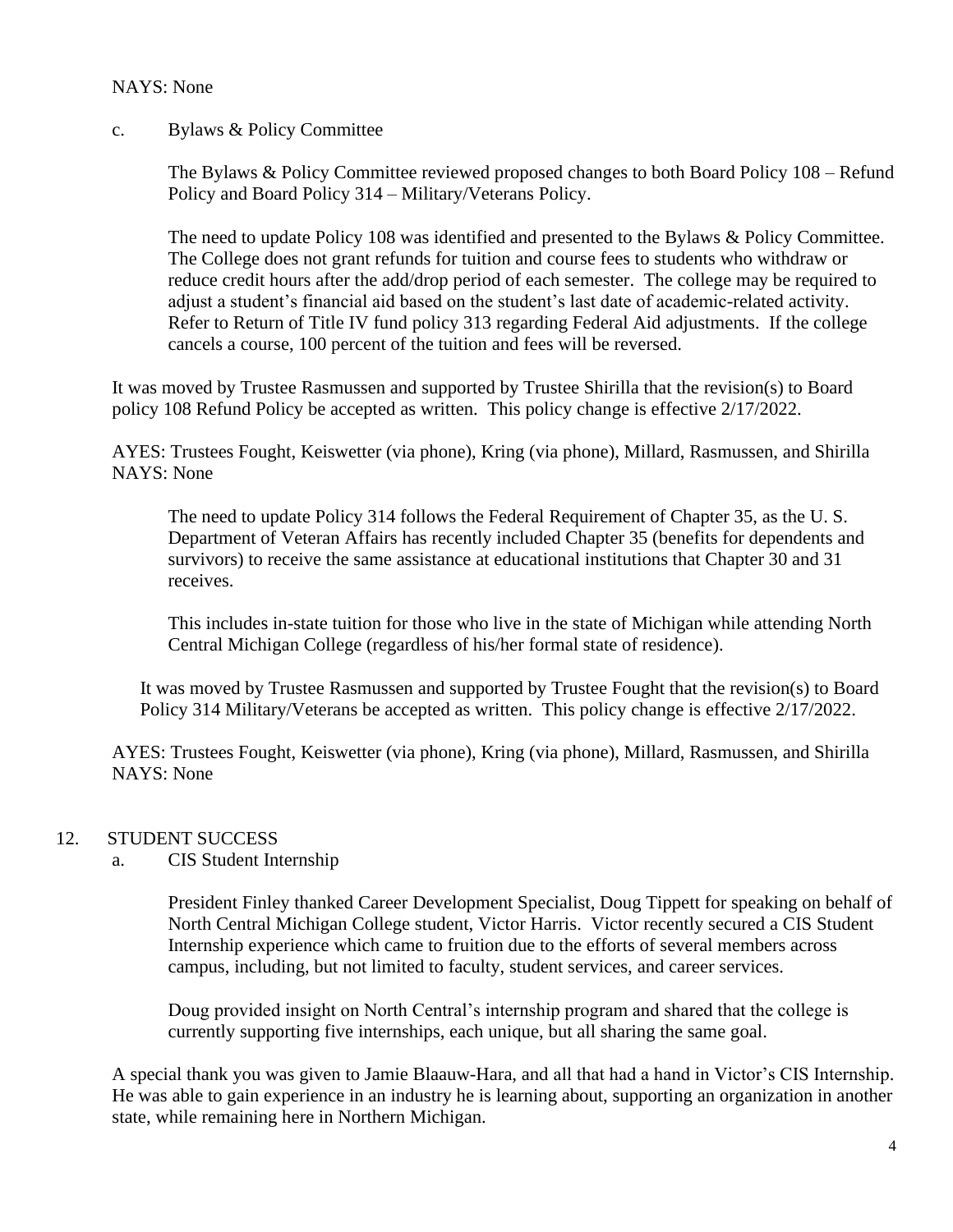- 13. OLD BUSINESS None.
- 14. NEW BUSINESS
	- a. Former Trustee, Wesley D. Hovey Memorial Spring 2022

With sadness, President Finley shared that Wesley D. Hovey of Harbor Springs passed away on November 1, 2021, at the age of 92. Wes was a Trustee of North Central Michigan College from 1974-1982.

Over his many years living in Harbor Springs, Wes was active in a variety of local community service organizations, including Commander of American Legion Post 281, the Fire Department, the School Board, Planning Commission, Chamber of Commerce, Emmet County Allocation Board, and a Trustee at North Central Michigan College.

A memorial service will be planned for the spring of 2022.

b. Foundation Report (semi-annual)

Chelsea Platte, VP of Advancement & Executive Director of the NCMC Foundation, provided an update which highlighted the following:

- o The success of the Building Tomorrow Together campaign
	- More than 10M raised; more than 430 donors (160 new)
	- **•** Over  $$500,000k$  from "family" 66% staff
	- Helped improve People, Programs, and Places
	- Grateful for volunteers "Thank You"
- o Update on FY22
	- Raised over \$375K in addition to the campaign that wrapped up in October
- o Future Priorities
	- Athletics
	- Early Childhood Education (ECE)
	- Career & Technical Education Enhancement (CATEE) Complex
	- Scholarships
- 15. UNSCHEDULED PUBLIC COMMENT None.
- 16. ADJOURNMENT

There being no further business, Trustee Millard motioned and Trustees Rasmussen and Fought supported that the meeting be adjourned at 4:45 p.m.

AYES: Trustees Fought, Keiswetter (via phone), Kring (via phone), Millard, Rasmussen, and Shirilla NAYS: None